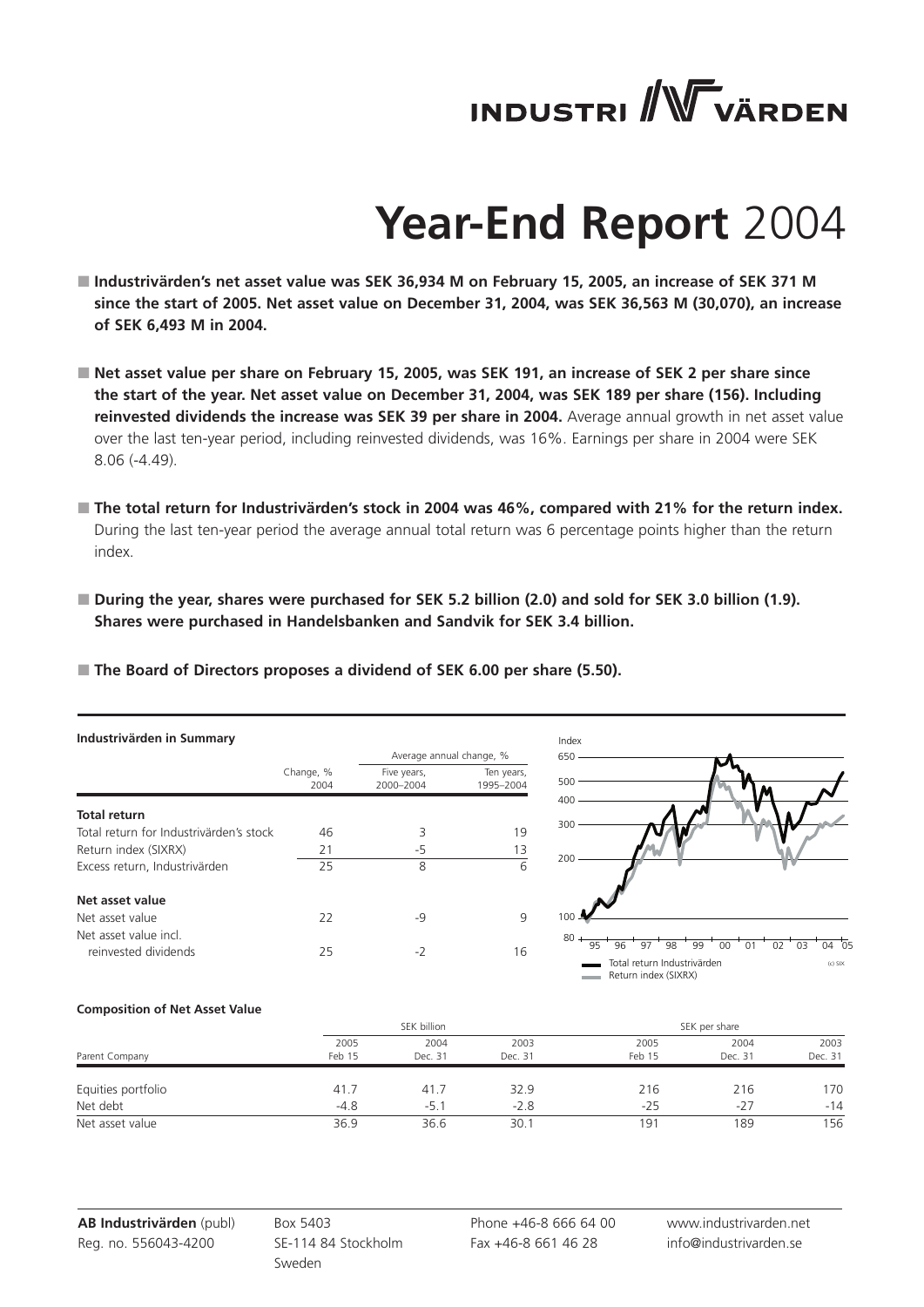

### **CEO's MESSAGE**

In 2004 the world economy was stronger than it has been for nearly 30 years, and essentially the entire global economy developed in a positive direction. The favorable conditions are reflected in the results of most of our portfolio companies, which posted strong development during the year through own measures and with the support of the economy.

The high quality of the holdings in our portfolio helped boost our net asset value in 2004 by 22%, or by SEK 6.5 billion, to SEK 36.6 billion. During the same period, Industrivärden's stock rose over 40%, which, taking into account our dividend payout, resulted in a total return of 46% for the Class A shares and 47% for the Class C shares.

The much stronger growth in the share price than in net asset value represents a significant reduction in the discount to net asset value. I believe that the lower discount is due to a greater recognition of the strength in our clear portfolio strategy and our work methodology. We take an active ownership role in a concentrated and transparent portfolio of primarily listed companies with good development potential. This work is performed by a lean, efficient and professional organization.

Industrivärden is one of the Nordic region's leading holding companies, taking an active ownership role in a concentrated selection of listed Nordic companies with good development potential. Industrivärden's mission is to create shareholder value based on a professional investment operation and active ownership. The goal is to generate high growth in net asset value over time. Based on this, the aim is to deliver a total return to Industrivärden's shareholders that is higher, over time, than the average for the Stockholm Stock Exchange. For more information, visit our website: www.industrivarden.net.

Again in 2004 we succeeded in achieving our goal of covering management costs with earnings from short-term equity trading and derivative transactions. The result of these transactions, SEK 103 M, more than amply covered our management costs of SEK 80 M during the year.

Our strategy entails that Industrivärden's main business is to work with matters related to active ownership. In 2004 we have also had a high level of new investments: during the year we purchased stocks with a combined value of SEK 5.2 billion and sold stocks for SEK 3.0 billion. The largest share purchases were in Handelsbanken and Sandvik, for a total of SEK 3.4 billion.

The dividend of SEK 6 per share proposed by the Board of Directors represents an increase of 9% for the year and a dividend yield of 3.5% as per year-end. As previously, we have thereby achieved our objective of paying a dividend yield that is higher than the average for the Stockholm Stock Exchange.

anders nyrén *President and CEO*

#### **NET ASSET VALUE**

Net asset value on February 15, 2005, was SEK 36,934 M, an increase of SEK 371 M since the start of the year. Net asset value on December 31, 2004, was SEK 36,563 M. Net asset value is the difference between the market value of the equities portfolio and net debt. The change in net asset value over the last ten-year period is shown in the charts below.

#### **Development of Net Asset Value Net Asset Value per Share Net Asset Value per Share**





Industrivärden Year-End Report 2004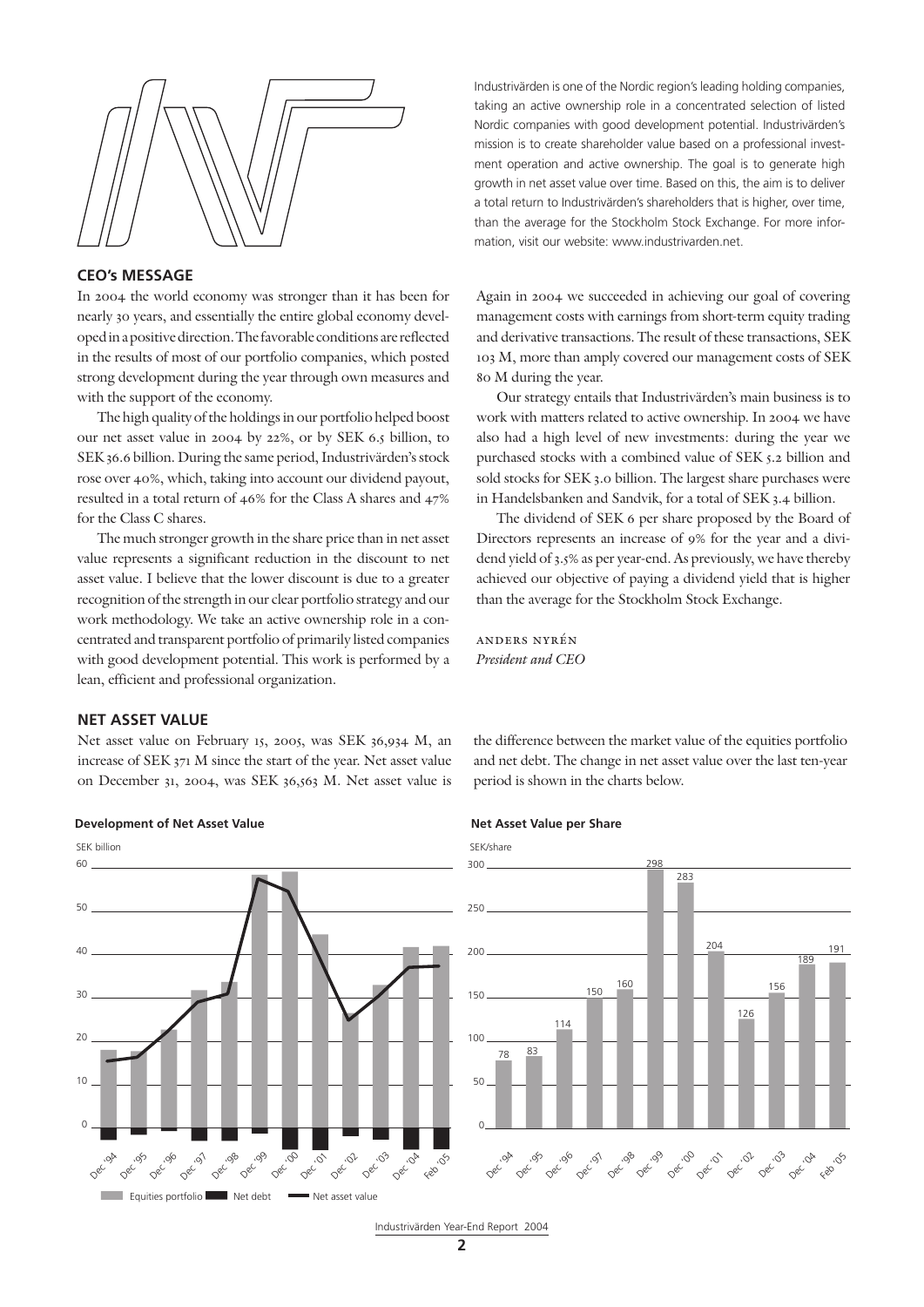## **Equities Portfolio1**

The market value of Industrivärden's equities portfolio on December 31, 2004, was SEK 41,691 M (SEK 32,890 M at the start of the year) and the surplus value was SEK 21,660 M (SEK 15,414 M at the start of the year). The market value on February 15, 2005, was SEK 41,765 M. Taking into account purchases and sales, the change in value was 1% since the start of the year. A detailed portfolio specification as per December 31, 2004, is provided on page 6.

|                |                      |                  | Total     | Average                |            |                      |                  |
|----------------|----------------------|------------------|-----------|------------------------|------------|----------------------|------------------|
|                | As per Dec. 31, 2004 |                  | return, % | annual total return, % |            | As per Feb. 15, 2004 |                  |
|                |                      | Value breakdown, | Year      | Five years,            | Ten years, |                      | Value breakdown, |
| Company        | No. of shares        | SEK M            | 2004      | 2000-2004              | 1995-2004  | No. of shares        | SEK M            |
|                |                      |                  |           |                        |            |                      |                  |
| Handelsbanken  | 66,364,100           | 11,481           | 22        | 13                     | 22         | 66,364,100           | 11,415           |
| Ericsson       | 372,000,000          | 8,072            | 56        | $-26$                  | 10         | 372,000,000          | 7,775            |
| Sandvik        | 26,953,500           | 7,224            | 13        | 4                      | 13         | 26,953,500           | 7,709            |
| <b>SCA</b>     | 18,381,960           | 5,254            |           | 6                      | 14         | 18,381,960           | 5,001            |
| Skanska        | 32,302,756           | 2,576            | 31        | 5                      | 13         | 32,299,756           | 2,689            |
| SSAB           | 14,113,750           | 2,258            | 30        | 9                      | 12         | 14,113,750           | 2,477            |
| Indutrade      |                      | 2,022            |           |                        |            |                      | 2,022            |
| <b>Munters</b> | 3,219,350            | 644              | 17        | 16                     |            | 3,219,350            | 612              |
| Ossur hf       | 65,118,000           | 537              | 75        |                        |            | 65,118,000           | 631              |
| Isaberg Rapid  |                      | 290              |           |                        |            |                      | 290              |
| Others         |                      | 1,333            |           |                        |            |                      | 1,144            |
| Total          |                      | 41,691           | 24        |                        |            |                      | 41,765           |
| Return index   |                      |                  | 21        | -5                     | 13         |                      |                  |

Of the shareholdings listed above, Munters and Ossur have been held for less than five years, while Sandvik has been held for less than ten years. The valuation of the wholly owned subsidiaries Indutrade and Isaberg Rapid is explained in a definition on page 6.

*Handelsbanken* posted its best nine-month results ever in 2004. Operating profit for the period January–September improved by 12%, mainly due to higher net commissions on insurance and brokerage fees, and higher net trading income from equities trading. Although net interest income decreased slightly, lending continued to increase. Overheads were largely unchanged, and recoveries exceeded loan losses. Handelsbanken's year-end report will be released on February 22.

*Ericsson's* income after financial items improved to SEK 28 billion (-12) as a result of higher volumes, lower overheads and a favorable balance of products. Cash flow remained positive and the financial position strengthened. Successes in GSM and WCDMA continued. The global market for mobile systems is expected to grow somewhat in 2005. Half-owned Sony Ericsson has achieved profitability with a well-composed product portfolio that is geared for sustained growth. Based on Ericsson's strong finances, the board proposes that the company resume payment of dividends.

In 2004 *Sandvik* achieved record earnings after net financial items as a result of high demand in all its business areas, higher market shares, greater capacity utilization and the completion of efficiency improvement measures. Operating profit improved for all three business areas. The Tooling and Materials Technology units both improved their operating profits by more than 60%. The return on capital employed was a record 19.4%. The

board proposes that approximately SEK 4 billion be distributed to the shareholders through a redemption offer and that previously repurchased shares be canceled.

*SCA's* earnings after financial items decreased due to pressure on prices, currency movements and rationalization costs. The effect of higher delivery volumes was offset by strong competitive pressure in SCA's most important product areas. However, in relative terms, earnings for all three product areas were better than for SCA's other European competitors. Efficiency-improvement measures are in progress and will be expanded. Annual cost savings are estimated at slightly more than SEK 1 billion, which will be realized in 2005. Cost-cutting measures and integration of acquired units will continue to have high priority.

*Skanska's* income after financial items fell as a result of lower gains from sales of commercial premises and project write-downs in the U.S. and U.K., which were partly offset by capital gains on divested businesses. Cash flow remained strong. The core businesses performed well during the fourth quarter, with improved earnings and higher margins in a number of Skanska's construction markets.

*SSAB* reported a record profit after financial items, which more than tripled as a result of improved margins and higher deliveries of core niche products, steel slabs and trading products. The year's result should also be viewed in the context of substantially higher prices caused by the rise in global steel consumption to a

<sup>&</sup>lt;sup>1</sup> Pertains to the Parent Company's equities portfolio. Based on these holdings, derivative transactions are also conducted. Industrivärden also conducts short-term equity trading through the subsidiary Nordinvest, which had shareholdings with a market value of SEK 252 M at December 31, 2004.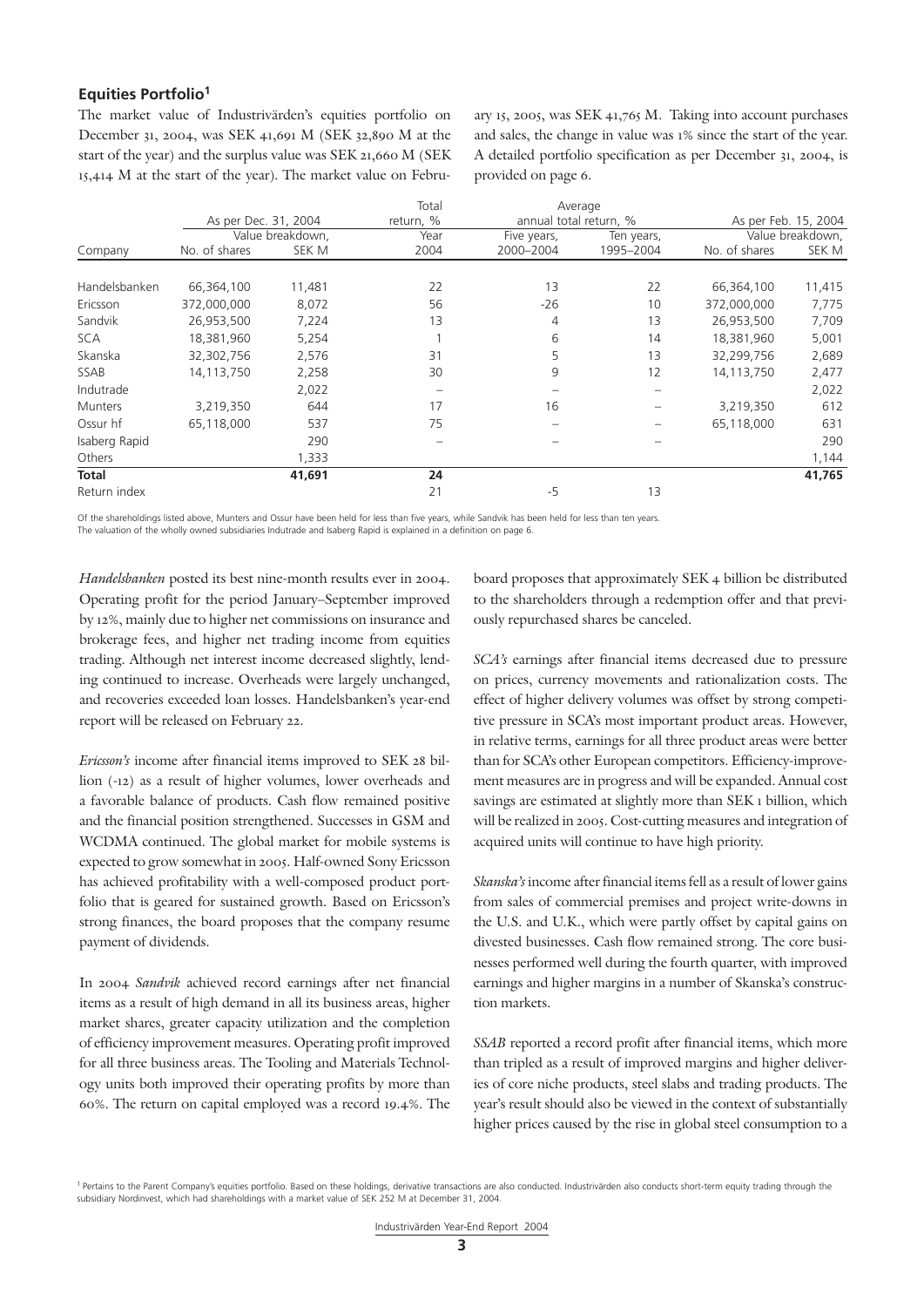new record level in 2004. Cash flow more than doubled. Deliveries of ultra high strength steel sheet and quenched steel rose by approximately 30% and accounted for half of total delivery volume. The board has proposed that approximately SEK 2 billion be distributed to the shareholders through a redemption offer.

The wholly owned subsidiary *Indutrade* lifted its earnings after financial items to SEK 216 M (182). Return on capital employed increased to 24% (19%). Earnings improved mainly in Sweden and Finland.

*Munters'* earnings after financial items fell slightly during the first nine months of 2004. Order bookings developed favorably during the period. Action programs previously decided on have been carried out and are expected to have effect starting in the first quarter of 2005. Munters year-end report will be released on February 17.

*Ossur's* profit after financial items more than tripled in 2004, mainly as a result of strong volume growth, cost-efficient production and a new product technology platform. All of the company's markets contributed to the rise in net sales.

The wholly owned subsidiary *Isaberg Rapid* reported operating earnings of SEK 31 M (49). After costs of SEK 39 M for ongoing action programs, earnings after financial items were SEK -8 M.

#### Equity Transactions During the Year

During the fourth quarter of 2004, purchases of stocks totaled SEK 603 M and sales totaled SEK 440 M. Major net purchases consisted of 597,900 Sandvik and 860,300 Handelsbanken. Purchases and sales of listed stocks in 2004 are shown in the table below.

| <b>Purchases</b>               | No.of shares | SEK M |
|--------------------------------|--------------|-------|
|                                |              |       |
| Handelsbanken A                | 14,412,200   | 2,109 |
| Sandvik                        | 6,386,000    | 1,613 |
| Ericsson B                     | 22,960,724   | 511   |
| Scania B                       | 900,000      | 223   |
| Volvo A                        | 561,700      | 140   |
| SSAB A                         | 1,006,400    | 129   |
| <b>Munters</b>                 | 513,600      | 91    |
| Ossur hf                       | 13,118,000   | 89    |
| Other                          |              | 298   |
| <b>Total</b>                   |              | 5,203 |
|                                |              |       |
| <b>Sales</b>                   |              |       |
|                                |              |       |
| SCA B                          | 2,980,640    | 854   |
| Scania A (entire shareholding) | 2,286,600    | 556   |
| Scania B (entire shareholding) | 1,950,200    | 473   |
| Pfizer Inc.                    | 1,017,500    | 263   |
| Ericsson B                     | 15,000,000   | 256   |
| Sandvik                        | 600,000      | 161   |
| Handelsbanken A                | 800,000      | 129   |
| Other                          |              | 264   |
| <b>Total</b>                   |              | 2,956 |

Earnings from equity and derivative transactions in 2004 totaled SEK 459 M, as shown in the table below.

| <b>Equities and Derivative</b> | 2004      | 2004      |
|--------------------------------|-----------|-----------|
| <b>Transactions, SEK M</b>     | Oct.-Dec. | Jan.-Dec. |
|                                |           |           |
| <b>SCAB</b>                    | 15        | 316       |
| Ericsson B                     |           | 156       |
| Handelsbanken A                | 76        | 76        |
| Derivative transactions        | 16        | 69        |
| Scania A (entire shareholding) |           | $-110$    |
| Scania B (entire shareholding) |           | $-73$     |
| Other                          | 39        | 25        |
| <b>Total</b>                   | 146       | 459       |

Derivative transactions in the Parent Company generated a profit of SEK 69 M. In addition, short-term equity trading by the subsidiary Nordinvest generated a further profit of SEK 34 M. The combined profit from short-term trading was thus SEK 103 M.

After the end of the reporting period, from January 1 through February 15, 2005, stocks were sold for a total of SEK 304 M. Major sales were 1,000,000 shares of Pfizer Inc. (the entire holding). No stocks were purchased.

#### **Net Debt**

The Parent Company's net debt was SEK 5.1 billion as per December 31, 2004, including SEK 4.8 billion in interest-bearing net debt, corresponding to a net debt-equity ratio of 11.5% (7.4% at the start of the year), as shown in the specification on page 8.

The Parent Company's net debt was SEK 4.8 billion on February 15, 2005, including SEK 4.5 billion in interest-bearing net debt. Interest-bearing net debt decreased by SEK 0.3 billion from the start of the year. The net debt-equity ratio was 10.8%.



#### **EARNINGS**

The Parent Company's earnings after financial items amounted to SEK 1,280 M (-887), including dividend income of SEK 1,033 M (849) and earnings of SEK 459 M (-1,410) from equity and derivative transactions. Earnings also included SEK -80 M (80) in management costs, SEK 47 M (-2) in other income and expenses, and net financial items of SEK -179 M (-244).

Consolidated earnings from portfolio management amounted to SEK 1,488 M (-538), and earnings from operating companies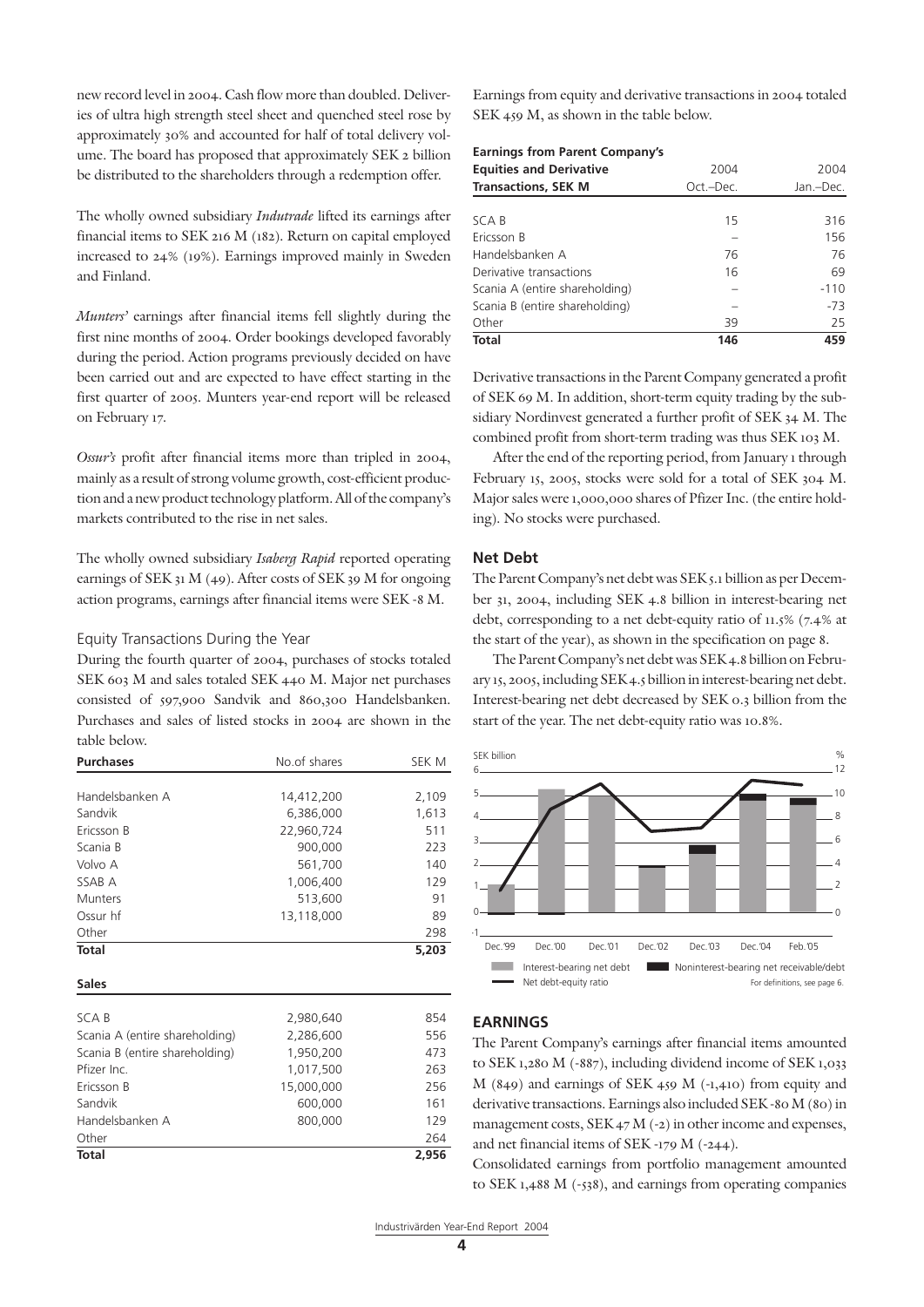totaled SEK 231 M (244). After management costs and net financial items, earnings totaled SEK 1,438 M (-623). Earnings after accounting for investments in associates and tax amounted to SEK 1,557 M (-867).

### **Interest-Bearing Net Debt**

The Parent Company's interest-bearing net debt increased by SEK 2.3 billion in 2004, to SEK 4.8 billion.

The Group's interest-bearing net debt was SEK 5.4 billion on December 31, 2004, an increase of SEK 2.5 billion from the start of the year.

#### **DIVIDEND PROPOSAL**

The Board proposes a dividend of SEK 6.00 per share (5.50), for a total dividend payout of SEK 1.159 M.

## **OTHER INFORMATION**

## **Annual General Meeting**

The Annual General Meeting will be held at 2 p.m. on Wednesday, April 20, 2005. Location: Grand Hotel, Vinterträdgården room, Stockholm.

## **Nominating Committee for Election of Directors**

The 2004 Annual General Meeting resolved to authorize the Chairman of the Board to appoint at least four members from among the shareholders' representatives, who are not directors on Industrivärden's board, to form with the Chairman a nominating committee for future board elections. In accordance with this resolution, the following persons have been appointed as members of the Nominating Committee: Tom Hedelius (Chairman of Industrivärden), Christer Elmehagen (AMF Pension), Curt Källströmer, committee chairman, (Handelsbanken), Ulf Lundahl (L E Lundbergföretagen), and Anders Nyberg (SCA).

The Nominating Committee proposes to the annual General Meeting that the following directors be re-elected: Boel Flodgren, Tom Hedelius, Finn Johnsson, Fredrik Lundberg, Sverker Martin-Löf, Arne Mårtensson, Lennart Nilsson and Anders Nyrén. In addition, the Nominating Committee proposes that Tom Hedelius be elected as Chairman of the Board at the Annual General Meeting. Shareholders together representing approximately 70 percent of the total number of votes in the Company intend to support the proposal.

#### **Accounting Principles**

This year-end report has been prepared in accordance with Swedish Financial Accounting Standards Council recommendation RR20 Interim Financial Reporting.

To adapt its reporting to recommendation RR22 Presentation of Financial Statements, starting with the 2003 year-end accounts, in its consolidated financial statements Industrivärden is applying the equity method of accounting for investments in associates. By an associate is meant a company in which the shareholding amounts to at least 20% of the number of votes. Industrivärden's associates are SCA, Skanska and Ossur. As from September 2004, Ericsson is no longer classified as an associate, since the voting rights attached to the Class A and B shares have been changed as described in a note to the "Equities Portfolio as per December 31, 2004" table on page 6.

Starting on January 1, 2004, recommendation RR29 Employee Benefits is applied. Application of the new recommendation has had only a marginal effect on the company's reported earnings and position.

In other respects, this report has been prepared using the same accounting principles and calculation methods as in the 2003 Annual Report.

Starting in 2005 Industrivärden will begin reporting according to International Financial Reporting Standards (IFRS). The reporting standards that will have the greatest effect are IAS 39, pertaining to the recognition and measurement of financial instruments, and IAS 28, pertaining to investments in associates. These recommendations affect, among other things, the valuation principles for the listed-equities portfolio. Had IFRS been applied in 2004, the Industrivärden Group's earnings for 2004 would have risen by SEK 5.9 billion to SEK 7.5 billion. Taking into account adjustments of opening shareholders' equity at January 1, 2004, shareholders' equity would have increased by SEK 18.5 billion, to SEK 35.2 billion as per December 31, 2004, which is shown on p. 12.

Stockholm, February 17, 2005 *The Board of Directors*

#### **Auditors' Examination Report**

We have conducted a general examination of the year-end report for AB Industrivärden (publ.) for the period ended December 31, 2004, in accordance with the recommendation issued by FAR (the Swedish Institute of Authorized Public Accountants).

A general examination is limited to discussion with the Company's employees and to an analytical examination of financial information and thus provides a lesser degree of certainty than an audit. We have not performed an audit of this year-end report and thus have not issued an audit opinion.

Nothing has come to our attention that indicates that the year-end report does not fulfill the requirements for year-end reports as prescribed in the Swedish Annual Accounts Act.

Stockholm, February 17, 2005 Öhrlings PricewaterhouseCoopers AB ingvar pramhäll *Authorized Public Accountant*

#### **Further Information**

Anders Nyrén, President and CEO, tel. +46 8 666 64 00 Carl-Olof By, Executive Vice President and CFO, tel. +46 8 666 64 00 Sverker Sivall, IR, tel. +46 8 666 64 19

#### **Interim Reports**

Industrivärden Year-End Report 2004 January–March 2005: May 3, 2005 January–June 2005: August 4, 2005 January–September 2005: October 31, 2005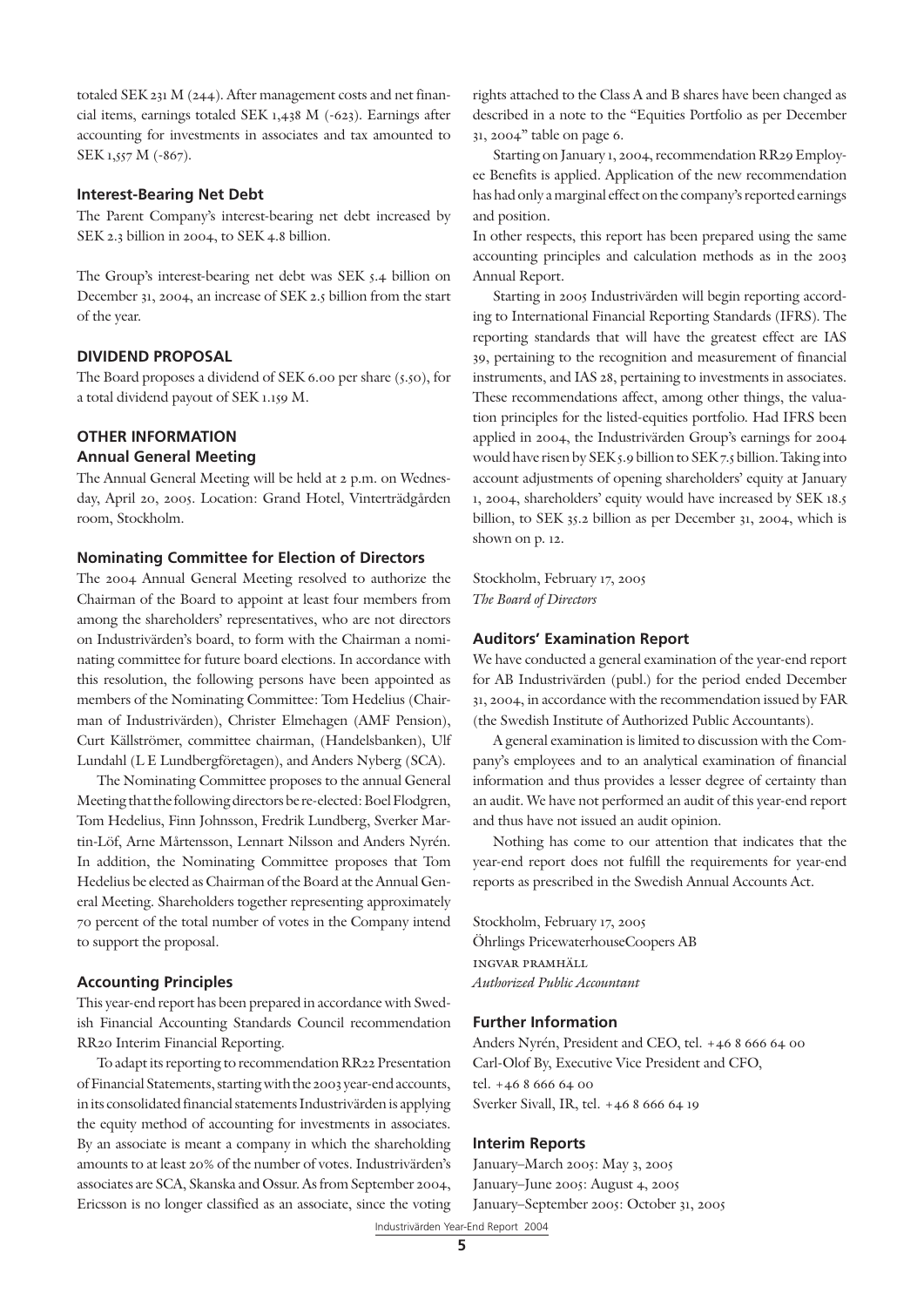#### **Equities Portfolio as per December 31, 2004**

|                 |               |        | Value breakdown | Share of           | Share of capital | Share of votes |
|-----------------|---------------|--------|-----------------|--------------------|------------------|----------------|
| Company         | No. of shares | SEK M  | SEK/share       | portfolio value, % | in company, %    | in company, %  |
| Handelsbanken A | 66,364,100    | 11,481 | 59              | 28                 | 9.6              | 10.1           |
| Ericsson A      | 372,000,000   | 8,072  | 42              | 19                 | 2.3              | 13.3           |
| Sandvik         | 26,953,500    | 7,224  | 38              | 17                 | 10.2             | 10.2           |
| SCA A           | 16,982,000    |        |                 |                    |                  |                |
| <b>SCAB</b>     | 1,399,960     | 5,254  | 27              | 13                 | 7.8              | 28.5           |
| Skanska A       | 17,302,756    |        |                 |                    |                  | 28,6           |
| Skanska B       | 15,000,000    | 2,576  | 13              | 6                  | 7.7              |                |
| SSAB A          | 14,113,750    | 2,258  | 12              | 5                  | 14.0             | 18,3           |
| Indutrade       |               | 2,022  | 10              | 5                  | 100.0            | 100,0          |
| <b>Munters</b>  | 3,219,350     | 644    | 3               | 2                  | 12.9             | 12,9           |
| Volvo A         | 1,821,700     | 579    | 3               | $\overline{2}$     | 0.5              | 1.1            |
| Volvo B         | 444,120       |        |                 |                    |                  |                |
| Ossur hf        | 65,118,000    | 537    | 3               |                    | 20.4             | 20.4           |
| Isaberg Rapid   |               | 290    | 2               |                    | 100.0            | 100.0          |
| Pfizer Inc.     | 1,000,000     | 178    |                 | 0                  | 0.0              | 0.0            |
| Other           |               | 576    | 3               |                    |                  |                |
| <b>Total</b>    |               | 41,691 | 216             | 100                |                  |                |

Valuation of the wholly owned subsidiaries Indutrade and Isaberg Rapid is provided in a definition below.

Total number of Industrivärden shares outstanding: 193,135,612.

At an extraordinary general meeting of Ericsson on August 31, 2004, the decision was made to change the voting power of Ericsson's Class B shares from one-thousandth of a vote to onetenth of a vote. The meeting also resolved to issue conversion rights. Owners of Class A shares were allocated a conversion right for each Class A share held. Each conversion right entitles the holder to convert one Class B share to one Class A share. Following Industrivärden's conversion of 186,000,000 Class B shares to an equal number of Class A shares, the company's holding amounts to 372,000,000 Class A shares, corresponding to 13.3% of the votes (before conversion: 27.7%).

## **Definitions**

Interest-bearing net debt:

Interest-bearing liabilities and pension provisions less cash and cash equivalents and interest-bearing receivables, and for the Parent Company, adjusted for liabilities to subsidiaries.

#### Market value of equities portfolio:

The market value of the equities portfolio is defined as the market value of the listed portfolio (based on the most recent price paid on the balance sheet date) and the estimated fair value of the operating subsidiaries Indutrade and Isaberg Rapid (using a P/E multiple of 13 based on earnings for the year excluding costs for ongoing action programs), and shareholders' equity for other shareholdings.

#### Net asset value:

The market value of the Parent Company's equities portfolio less net debt.

Net asset value including reinvested dividends:

The development of net asset value including reinvested dividends after tax, recalculated taking into account the development of the listed portfolio. This gives a measure of how net asset value would have developed if Industrivärden had not paid any dividends and thereby had taxable earnings, since dividends rendered are tax-deductible.

#### Net debt:

Net debt is defined as the Parent Company's interest-bearing and noninterest-bearing net debt.

#### Net debt-equity ratio:

The Parent Company's interest-bearing net debt in relation to the market value of the Parent Company's equities portfolio.

#### Total return:

Price trend plus reinvested dividends.

**6**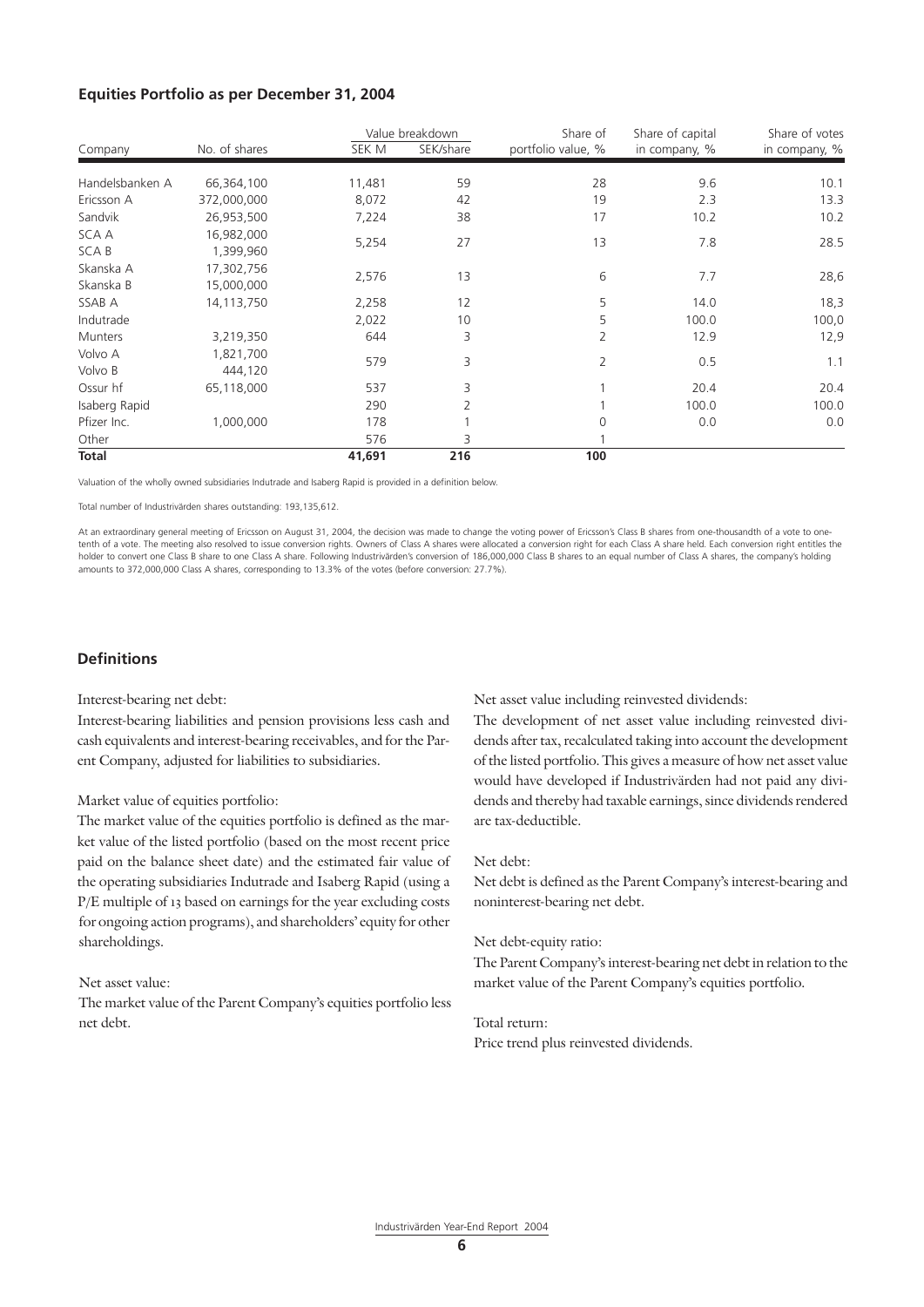## **Parent Company Income Statement**

| SEK M                                 | 2004<br>Oct.-Dec. | 2003<br>Oct.-Dec. | 2004<br>Jan.-Dec. | 2003<br>Jan.-Dec. |
|---------------------------------------|-------------------|-------------------|-------------------|-------------------|
|                                       |                   |                   |                   |                   |
| Portfolio management                  |                   |                   |                   |                   |
| Dividend income from stocks           | 1                 | $\overline{2}$    | 1,033             | 849               |
| Earnings from equity transactions     | 130               | $-1,558$          | 390               | $-1,511$          |
| Earnings from derivative transactions | 16                | 25                | 69                | 101               |
| Other income and expenses             |                   |                   | 47 <sup>2</sup>   | $-2$              |
| Earnings from portfolio management    | 147               | $-1,531$          | 1,539             | $-563$            |
|                                       |                   |                   |                   |                   |
| <b>Management costs</b>               | $-21$             | $-20$             | -80               | -80               |
| <b>Operating earnings</b>             | 126               | $-1,551$          | 1,459             | $-643$            |
|                                       |                   |                   |                   |                   |
| Interest income                       | $\overline{2}$    | $\overline{2}$    | 7                 | 32                |
| Interest expenses                     | -55               | $-105$            | $-185$            | -266              |
| Other financial items                 | 1                 | -7                | $-1$              | -10               |
| Earnings after financial items        | 74                | $-1,661$          | 1,280             | -887              |
| Tax                                   |                   | -165              |                   | -165              |
| Net earnings for the year             | 74                | $-1,826$          | 1,280             | $-1,052$          |

## **Parent Company Balance Sheet**

| SEK M                                                 | Dec. 31<br>2004 | Dec. 31<br>2003 |
|-------------------------------------------------------|-----------------|-----------------|
| Equities*                                             | 19,421          | 16,799          |
| Other financial fixed assets                          |                 | 3               |
| Other current assets                                  | 297             | 87              |
| Cash and cash equivalents                             | 453             | 410             |
| <b>Total assets</b>                                   | 20,171          | 17,299          |
| Shareholders' equity                                  | 14,148          | 13,930          |
| Provisions                                            | 46              | 49              |
| Long-term interest-bearing liabilities                | 4,056           | 2,215           |
| Current noninterest-bearing liabilities               | 341             | 379             |
| Current interest-bearing liabilities                  | 1,580           | 726             |
| Total shareholders' equity and liabilities            | 20,171          | 17,299          |
| *Market value of shares, according to table on page 6 | 41,691          | 32,890          |
| Change during the year, %                             | 27              | 25              |

## **Change in Parent Company's Shareholders' Equity**

|                             |       |                       |           | Unrestricted | Total                       |
|-----------------------------|-------|-----------------------|-----------|--------------|-----------------------------|
|                             |       | Capital Share premium | Statutory |              | shareholders' shareholders' |
| SEK M                       | stock | reserve               | reserve   | equity       | equity                      |
| Amount at December 31, 2003 | 966   | 342                   | 720       | 11,902       | 13,930                      |
| Dividend to shareholders    |       |                       |           | $-1,062$     | $-1,062$                    |
| Net earnings for the year   |       |                       |           | 1,280        | 1,280                       |
| Amount at December 31, 2004 | 966   | 342                   | 720       | 12,120       | 14,148                      |
| Amount at December 31, 2002 | 966   | 342                   | 720       | 13,567       | 15,595                      |
| Dividend to shareholders    |       |                       |           | $-1.120$     | $-1.120$                    |
| Merger profit               |       |                       |           | 507          | 507                         |
| Net earnings for the year   |       |                       |           | $-1,052$     | $-1,052$                    |
| Amount at December 31, 2003 | 966   | 342                   | 720       | 11.902       | 13,930                      |

2 Includes repaid shareholders' contribution of SEK 50 M.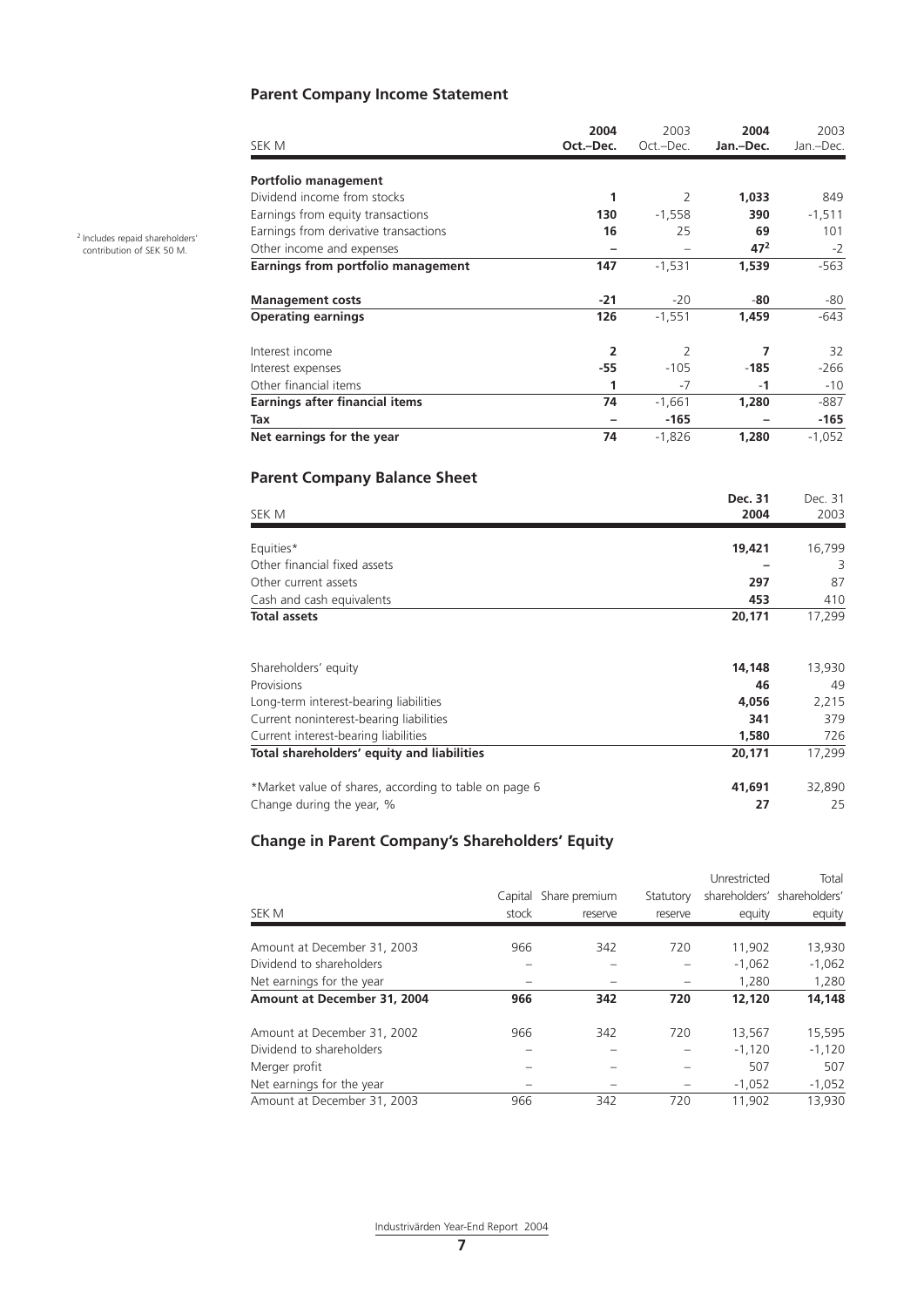## **Parent Company Statement of Cash Flows**

|                                                | 2004      | 2003      |
|------------------------------------------------|-----------|-----------|
| SEK M                                          | Jan.-Dec. | Jan.-Dec. |
| <b>OPERATING ACTIVITIES</b>                    |           |           |
| Dividend income from stocks                    | 1,000     | 849       |
| Cash flow from changes in working capital      | -3        | $-7$      |
| Management costs paid                          | $-76$     | $-75$     |
| Financial items, net                           | $-156$    | $-208$    |
| <b>CASH FLOW FROM OPERATING ACTIVITIES</b>     | 765       | 559       |
| <b>INVESTING ACTIVITIES</b>                    |           |           |
| Net purchase/sale of listed stocks             | $-2,247$  | -79       |
| Net purchase/sale of equity derivatives        | 76        | 68        |
| Net purchase/sale of other stocks              | $-24$     | 576       |
| <b>CASH FLOW FROM INVESTING ACTIVITIES</b>     | $-2,195$  | 565       |
| <b>FINANCING ACTIVITIES</b>                    |           |           |
| Loans raised and amortization of debt          | 2.594     | $-1,493$  |
| Change in financing of subsidiaries            | $-109$    | 177       |
| Dividend paid out                              | $-1.062$  | $-1.120$  |
| Payment of shareholder contribution            | 50        | $-103$    |
| <b>CASH FLOW FROM FINANCING ACTIVITIES</b>     | 1,473     | $-2,539$  |
| NET CASH FLOW FOR THE YEAR                     | 43        | $-1,415$  |
| Cash and cash equivalents at beginning of year | 410       | 1,825     |
| CASH AND CASH EQUIVALENTS AT END OF YEAR       | 453       | 410       |

## **Change in interest-bearing net debt**

| SEK M                                  | Dec. 31<br>2004 | Cash flow | Change<br>in loans | Other<br>changes | Dec. 31<br>2003 |
|----------------------------------------|-----------------|-----------|--------------------|------------------|-----------------|
|                                        |                 |           |                    |                  |                 |
| Cash and cash equivalents              | 453             | 43        |                    |                  | 410             |
| Interest-bearing receivables           | 288             |           | 210                |                  | 78              |
| Long-term interest-bearing liabilities | 4,056           |           | 1,841              |                  | 2,215           |
| Current interest-bearing liabilities   | 1,580           |           | 854                |                  | 726             |
| Interest-bearing pensions              | 46              |           |                    | $-3$             | 49              |
|                                        | 4,941           | $-43$     | 2,485              | -3               | 2,502           |
| Less: liabilities to subsidiaries      | $-143$          |           | $-93$              |                  | $-50$           |
| Interest-bearing net debt              | 4.798           | $-43$     | 2,392              | $-3$             | 2,452           |
| Market value of equities portfolio     | 41,691          |           |                    |                  | 32,890          |
| Net debt-equity ratio, %               | 11.5            |           |                    |                  | 7.4             |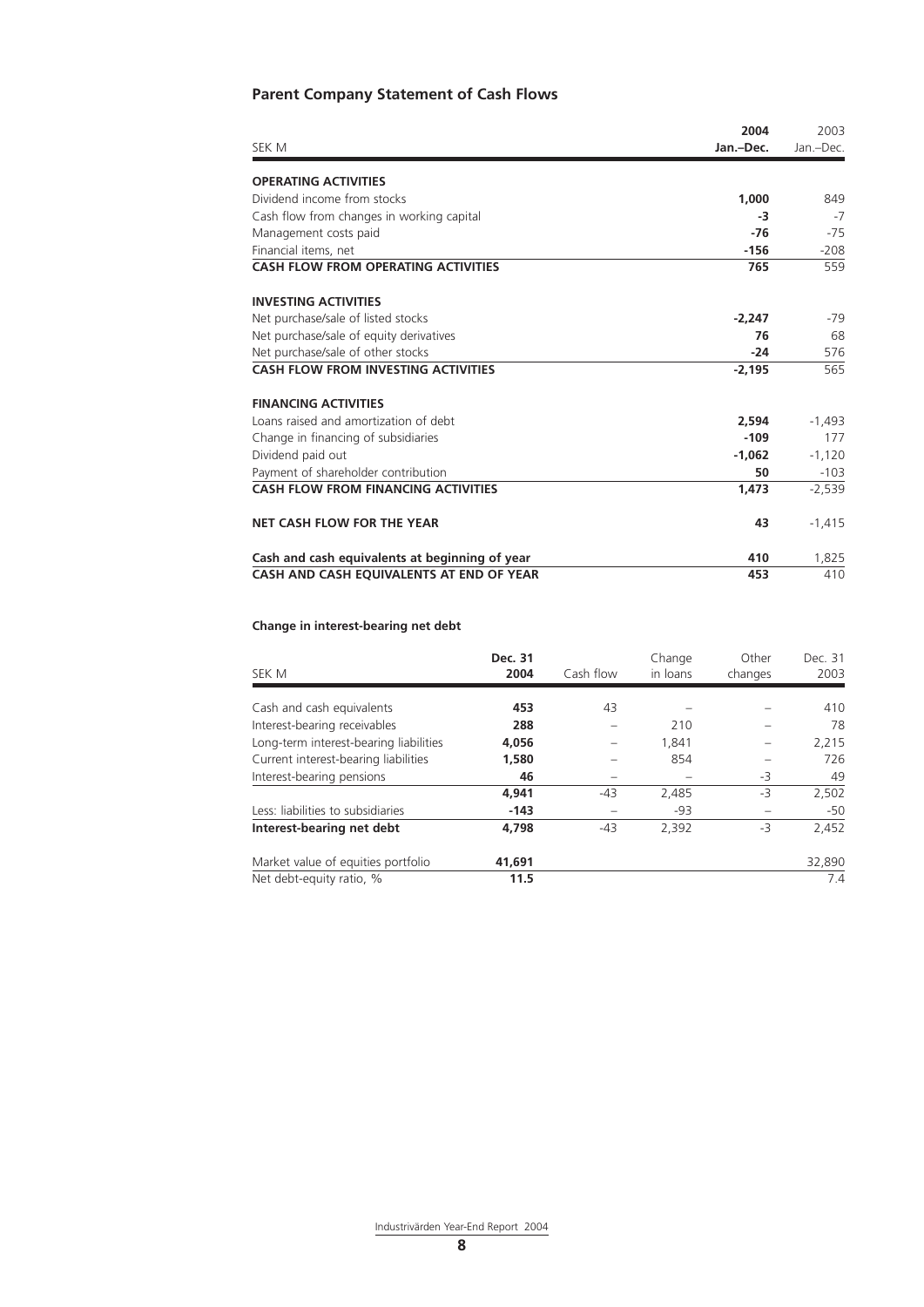## **Industrivärden Consolidated Income Statement**

|                                                                                           | 2004       | 2003           | 2004      | 2003           |
|-------------------------------------------------------------------------------------------|------------|----------------|-----------|----------------|
| SEK M                                                                                     | Oct.-Dec.  | Oct.-Dec.      | Jan.-Dec. | Jan.-Dec.      |
| Portfolio management                                                                      |            |                |           |                |
| Dividend income from stocks                                                               | 1          | 2              | 1,036     | 850            |
| Earnings from equity transactions                                                         | 152        | $-1,555$       | 395       | $-1,486$       |
| Earnings from derivative transactions                                                     | 16         | 25             | 69        | 101            |
| Other income and expenses                                                                 | $-2$       | 0              | $-12$     | -3             |
| Earnings from portfolio management                                                        | 167        | $-1,528$       | 1,488     | $-538$         |
| <b>Operating companies</b>                                                                |            |                |           |                |
| Net sales                                                                                 | 1,129      | 1,084          | 4,348     | 4,075          |
| Cost of goods sold                                                                        | $-775$     | $-708$         | $-2,940$  | $-2,695$       |
| Development costs                                                                         | $-18$      | -9             | $-42$     | -33            |
| Selling costs                                                                             | $-231$     | $-238$         | $-870$    | $-856$         |
| Administrative costs                                                                      | -80        | -66            | $-263$    | -246           |
| Other operating income and expenses                                                       | 22         | 2              | -2        | $-1$           |
| Earnings from operating companies <sup>3</sup>                                            | 47         | 65             | 231       | 244            |
| <b>Management costs</b>                                                                   | $-21$      | $-20$          | -80       | -80            |
| <b>Operating earnings</b>                                                                 | 193        | $-1,483$       | 1,639     | $-374$         |
| Interest income                                                                           | 4          | 4              | 11        | 33             |
| Interest expenses                                                                         | -63        | $-111$         | $-211$    | $-286$         |
| Other financial items                                                                     | 1          | -6             | $-1$      | $\overline{4}$ |
| <b>Earnings after financial items</b>                                                     | 135        | $-1,596$       | 1,438     | $-623$         |
| Result of associate accounting*                                                           | 35         | 182            | 203       | 9              |
| Tax                                                                                       | $-13$      | $-185$         | -84       | -253           |
| Net earnings for the year                                                                 | 157        | $-1,599$       | 1,557     | -867           |
|                                                                                           |            |                |           |                |
| *Adjustments pertaining to the equity method<br>Dividend income from associated companies |            |                | $-323$    |                |
| Share in associated companies' earnings                                                   | 24         | 287            | 930       | -249<br>497    |
| Adjustment of acquisition value pertaining to                                             |            |                |           |                |
| divested associated companies                                                             |            | 13             | -85       | $\Omega$       |
| Tax pertaining to associated companies                                                    | 11         | $-118$         | $-319$    | $-239$         |
| Result of associate accounting                                                            | 35         | 182            | 203       | 9              |
|                                                                                           |            |                | 132       |                |
| Depreciation included in operating earnings<br>Earnings per share, SEK <sup>4</sup>       | 32<br>0.81 | 34<br>$-8.28$  | 8.06      | 135<br>-4.49   |
|                                                                                           |            |                |           |                |
| Breakdown by business unit                                                                |            |                |           |                |
| Net sales                                                                                 |            |                |           |                |
| Indutrade                                                                                 | 907        | 843            | 3,486     | 3,197          |
| Isaberg Rapid                                                                             | 221        | 241            | 861       | 877            |
| Other, net                                                                                | 1          | $\overline{0}$ | 1         | -1             |
| <b>Total, operating companies</b>                                                         | 1,129      | 1,084          | 4,348     | 4,075          |
| <b>Earnings after financial items</b>                                                     |            |                |           |                |
| Portfolio management <sup>5</sup>                                                         | 95         | $-1,653$       | 1,229     | -849           |
| Indutrade                                                                                 | 47         | 38             | 216       | 182            |
| Isaberg Rapid <sup>3</sup>                                                                | -8         | 23             | -8        | 49             |
| Other, net                                                                                | 1          | -4             | 1         | -5             |
| <b>Total operating companies</b>                                                          | 40         | 57             | 209       | 226            |
| Group                                                                                     | 135        | $-1,596$       | 1,438     | -623           |

<sup>3</sup> Including SEK 39 M in costs for ongoing action programs at Isaberg Rapid in 2004.

<sup>4</sup> Net earnings for the year divided by 193,135,612 shares.

<sup>5</sup> Parent Company and other portfolio management companies.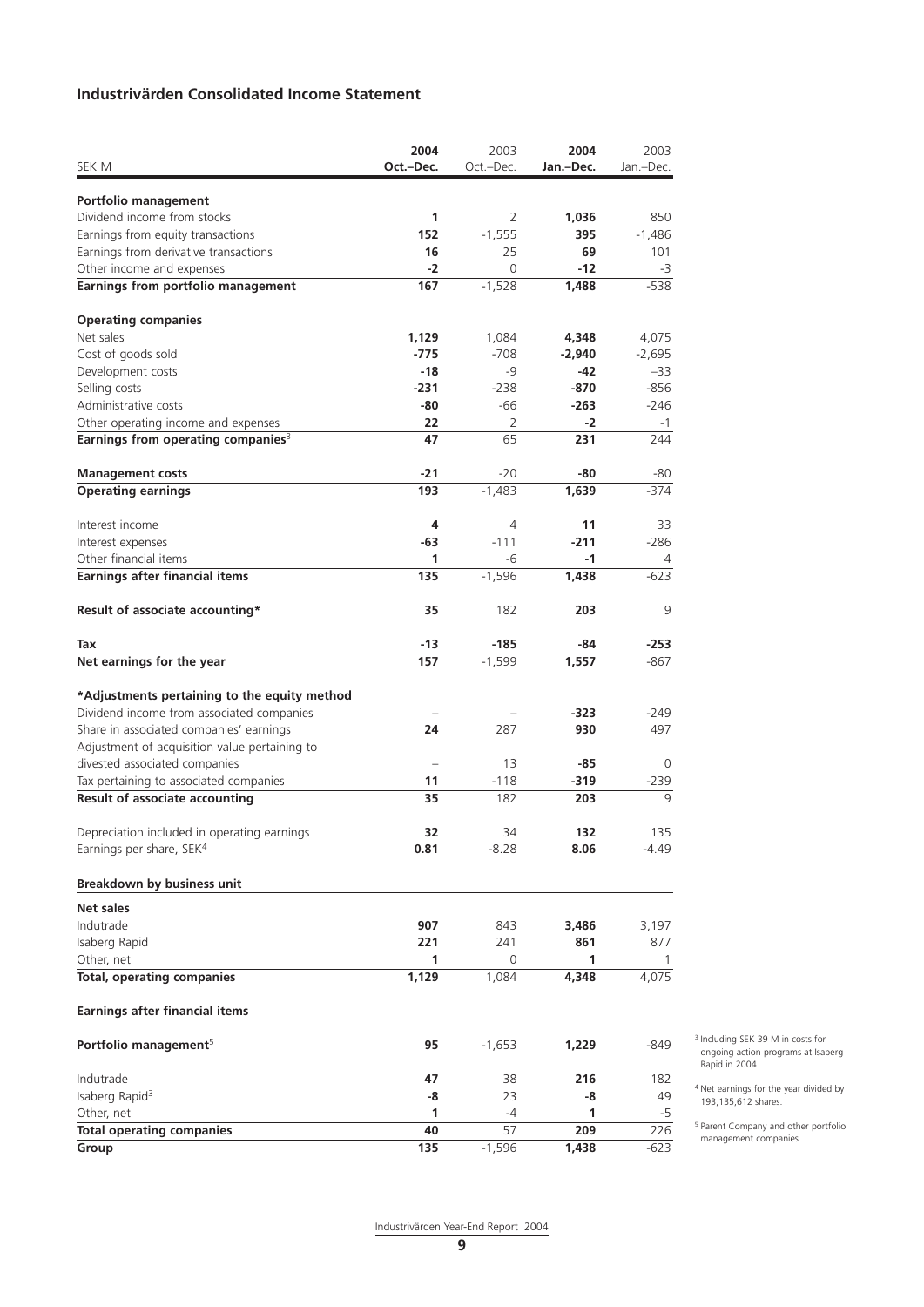## **Industrivärden Consolidated Balance Sheet**

| SEK M                                      | Dec. 31<br>2004 | Dec. 31<br>2003 |
|--------------------------------------------|-----------------|-----------------|
| Intangible fixed assets                    | 221             | 259             |
| Tangible fixed assets                      | 491             | 532             |
| Equities                                   | 14,989          | 10,403          |
| Shares in associated companies             | 5,777           | 7,720           |
| Other financial fixed assets               | 18              | 13              |
| Inventories                                | 747             | 734             |
| Accounts receivable, trade                 | 667             | 627             |
| Other current assets                       | 439             | 104             |
| Cash and cash equivalents                  | 625             | 683             |
| <b>Total assets</b>                        | 23,974          | 21,075          |
| Shareholders' equity                       | 16,713          | 16,413          |
| Provisions                                 | 261             | 244             |
| Long-term interest-bearing liabilities     | 4,283           | 2,632           |
| Current noninterest-bearing liabilities    | 1,087           | 1,058           |
| Current interest-bearing liabilities       | 1,630           | 728             |
| Total shareholders' equity and liabilities | 23,974          | 21,075          |

## **Change in Consolidated Shareholders' Equity**

| SEK M                                     | Capital<br>stock | Restricted<br>reserves | Equity<br>method<br>reserve | Unrestricted<br>reserves | Total share-<br>holders'<br>equity |
|-------------------------------------------|------------------|------------------------|-----------------------------|--------------------------|------------------------------------|
| Shareholders' equity according to adopted |                  |                        |                             |                          |                                    |
| balance sheet at December 31, 2003        | 966              | 1,275                  | 3,109                       | 11,063                   | 16,413                             |
| Effect of new accounting principles       |                  |                        |                             | $-17$                    | $-17$                              |
| Opening shareholders' equity according    |                  |                        |                             |                          |                                    |
| to adjusted balance sheet                 | 966              | 1,275                  | 3,109                       | 11,046                   | 16,396                             |
| Dividend to shareholders                  |                  |                        |                             | $-1,062$                 | $-1,062$                           |
| Transfers between unrestricted and        |                  |                        |                             |                          |                                    |
| restricted shareholders' equity           |                  | $-14$                  |                             | 14                       |                                    |
| <b>Translation differences</b>            |                  | $-1$                   |                             | $-7$                     | -8                                 |
| Effect of associated companies on         |                  |                        |                             |                          |                                    |
| earnings for the year                     |                  |                        |                             | $-203$                   | $-203$                             |
| Provision to equity method reserve        |                  |                        | $-143$                      | 176                      | 33                                 |
| Net earnings for the year                 |                  |                        |                             | 1,557                    | 1,557                              |
| Amount at December 31, 2004               | 966              | 1,260                  | 2,966                       | 11,521                   | 16,713                             |
| Shareholders' equity according to adopted |                  |                        |                             |                          |                                    |
| balance sheet at December 31, 2002        | 966              | 1,265                  |                             | 14,408                   | 16,639                             |
| Effect of new accounting principles       |                  |                        | 2,961                       | $-871$                   | 2,090                              |
| Opening shareholders' equity according    |                  |                        |                             |                          |                                    |
| to adjusted balance sheet                 | 966              | 1,265                  | 2,961                       | 13,537                   | 18,729                             |
| Dividend to shareholders                  |                  |                        |                             | $-1,120$                 | $-1,120$                           |
| Transfers between unrestricted and        |                  |                        |                             |                          |                                    |
| restricted shareholders' equity           |                  | 10                     |                             | $-10$                    |                                    |
| <b>Translation differences</b>            |                  | $\Omega$               |                             | $-7$                     | $-7$                               |
| Effect of associated companies on         |                  |                        |                             |                          |                                    |
| earnings for the year                     |                  |                        |                             | $-9$                     | $-9$                               |
| Provision to equity method reserve        |                  |                        | 148                         | $-461$                   | $-313$                             |
| Net earnings for the year                 |                  |                        |                             | $-867$                   | $-867$                             |
| Amount at December 31, 2003               | 966              | 1.275                  | 3,109                       | 11,063                   | 16,413                             |

Industrivärden Year-End Report 2004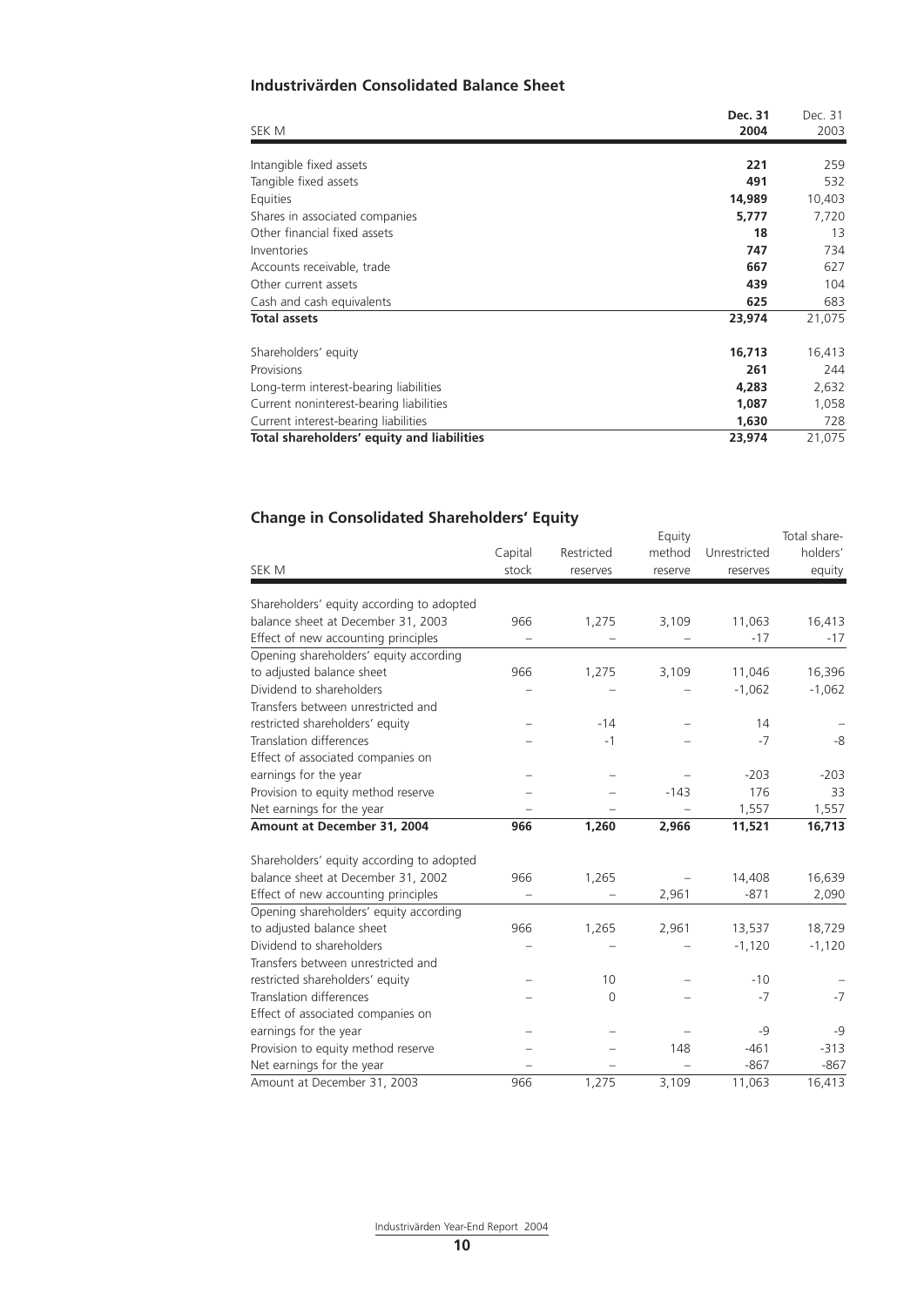## **Industrivärden Consolidated Statement of Cash Flows**

| SEK M                                                 | 2004<br>Jan.-Dec. | 2003<br>Jan.-Dec. |
|-------------------------------------------------------|-------------------|-------------------|
| <b>OPERATING ACTIVITIES</b>                           |                   |                   |
| Operating cash flow from portfolio management         | 989               | 832               |
| Operating cash flow from operating companies          | 295               | 215               |
| Management costs paid                                 | $-76$             | $-75$             |
| Financial items, net                                  | $-179$            | $-205$            |
| <b>CASH FLOW FROM OPERATING ACTIVITIES</b>            | 1.029             | 767               |
| <b>INVESTING ACTIVITIES</b>                           |                   |                   |
| Cash flow from investments in portfolio management    | $-2.396$          | 25                |
| Cash flow from investments in operating companies     | $-75$             | $-118$            |
| <b>CASH FLOW FROM INVESTING ACTIVITIES</b>            | $-2,471$          | -93               |
| <b>FINANCING ACTIVITIES</b>                           |                   |                   |
| Loans raised and amortization of debt                 | 2.447             | $-995$            |
| Dividend paid out                                     | $-1,062$          | $-1,120$          |
| <b>CASH FLOW FROM FINANCING ACTIVITIES</b>            | 1.385             | $-2,115$          |
| <b>NET CASH FLOW FOR THE YEAR</b>                     | $-57$             | $-1,441$          |
| Cash and cash equivalents at beginning of year        | 683               | 2,127             |
| Exchange rate difference in cash and cash equivalents | $-1$              | -3                |
| CASH AND CASH EQUIVALENTS AT END OF YEAR              | 625               | 683               |

## **Change in interest-bearing net debt**

| SEK M                                  | Dec. 31<br>2004 | Cash flow | Change<br>in loans | Other<br>changes | Dec. 31<br>2003 |
|----------------------------------------|-----------------|-----------|--------------------|------------------|-----------------|
| Cash and cash equivalents              | 625             | -57       |                    | -1               | 683             |
| Interest-bearing receivables           | 106             |           | 106                |                  |                 |
| Long-term interest-bearing liabilities | 4,283           |           | 1.651              |                  | 2,632           |
| Current interest-bearing liabilities   | 1,630           |           | 902                |                  | 728             |
| Interest-bearing pension provisions    | 180             |           |                    | 15               | 165             |
| Interest-bearing net debt              | 5.362           | 57        | 2.447              | 16               | 2.842           |